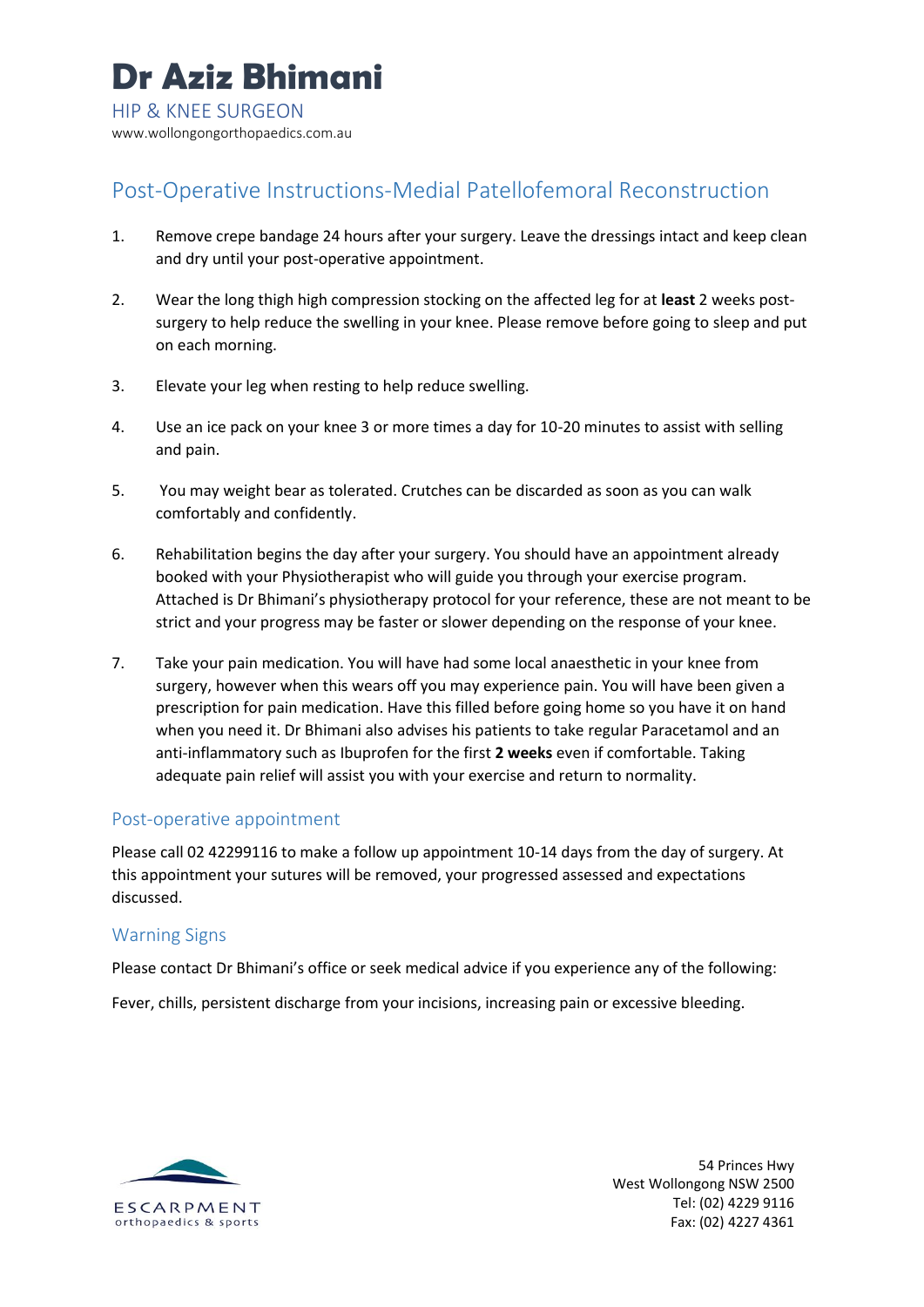# Medial Patellofemoral Ligament Reconstruction

# Protocol for Physiotherapists

MPFL surgery is to treat instability. Progression through this rehabilitation program will vary depending on pre-operative strength and function. It is a guide only and must be adjusted on an individual basis taking into account pain, pathology, work and other social factors.

Dr Bhimani advises that supervised Physiotherapy should commence the day after surgery. If you have any concerns during your client's care please do not hesitate to contact Dr Bhimani through his office on 02 42299116.

# **NOTE: ALL EXERCISES MUST BE COMFORTABLE AND NOT CAUSE AN INCREASE IN SWELLING.**

# Acute (0-2weeks)

# *Goals:*

- Wound healing (keep dry)
- Reduce swelling
- Reduce pain (prescribed analgesia advised for 2 weeks post op to assist with exercises). Excessive pain can be due to spending too much time on feet before quads have been adequately strengthened.
- Regain full extension
- Full weight bearing
- Wean off crutches
- Promote muscle control

# *Treatment Guidelines*

- Pain and swelling reduction with ice, compression stocking, intermittent pressure pump, soft tissue massage and exercise.
- Encourage range of movement. Try to gain full extension by two weeks. Full flexion will take longer and will generally come with gradual stretching. Care needs to be taken with hamstring co contraction as this may result in strains if too vigorous. Light hamstring loading continues into next stage with progression of general rehabilitation. Resisted hamstring loading should be avoided for approximately 6 weeks.
- Gait retraining encouraging extension at heel strike.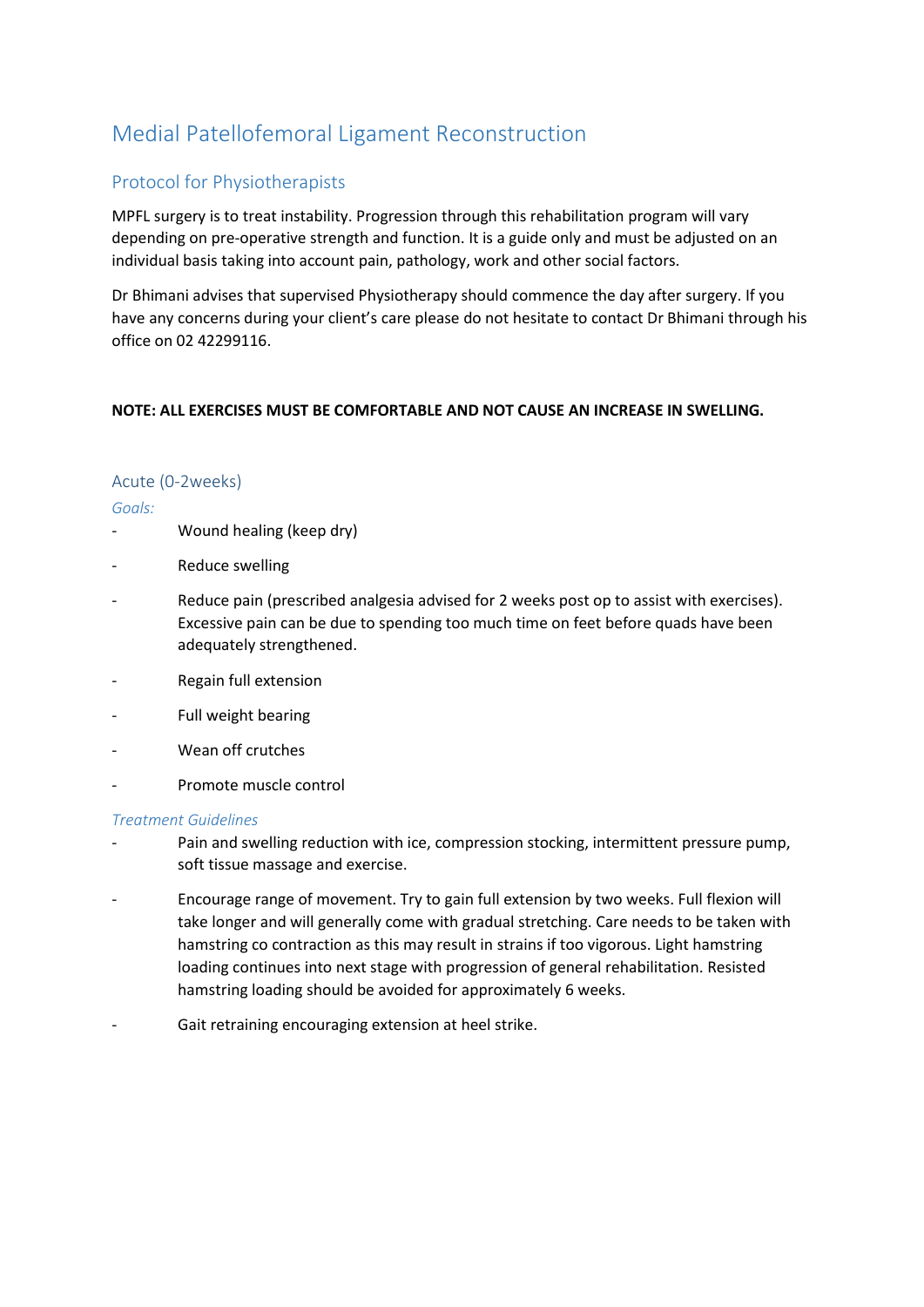# Stage 2 (2-6 weeks)

#### *Goals:*

- Full active range of motion
- Normal gait with reasonable weight tolerance
- Minimal pain and effusion
- Develop muscular control
- Avoid hamstring strain
- Develop early proprioceptive awareness

#### *Treatment Guidelines*

- Daily scar massage
- Use active, passive and hands-on techniques to promote full range of motion.
- Patella mobilisation-Medial PF glides to commence (no lateral glides). Can tape PF for comfort once wound healed.
- Progress closed chain exercises (low resistance squat and leg press 0-45 degrees) as pain allows. Do not overload PF.
- Stationary cycle.
- Water-based exercise exercises can begin once wound healed, including treading water and gentle swimming (no breaststroke).
- Begin proprioceptive exercises including single leg balance on the ground and mini tramp. This can progress by introducing body movement whilst standing on one leg.
- Bilateral and single calf raises and stretching.
- Avoid isolated loading off the hamstrings due to ease of tear. Hamstrings will be progressively loaded through closed chain and gym based activity.

# Stage 3 (6 -12 weeks)

#### *Goals*

- Regain proprioception
- Improve strength and muscle control
- Avoid patella tendonitis

#### *Treatment Guidelines*

- Increased closed quadriceps exercises with increased resistance. Leg press and squat (0-60 degrees), calf raises, hip abduction, hip adduction, hip flexor. HS curl.
- Increase cycling.
- Work on proprioception. Begin with stepping from one foot to another. Hitting a tennis ball against a wall with a racquet is beneficial. Mini trampoline and wobble boards are appropriate.
- Commence jogging around 12 weeks post operation if strength and swelling are satisfactory.